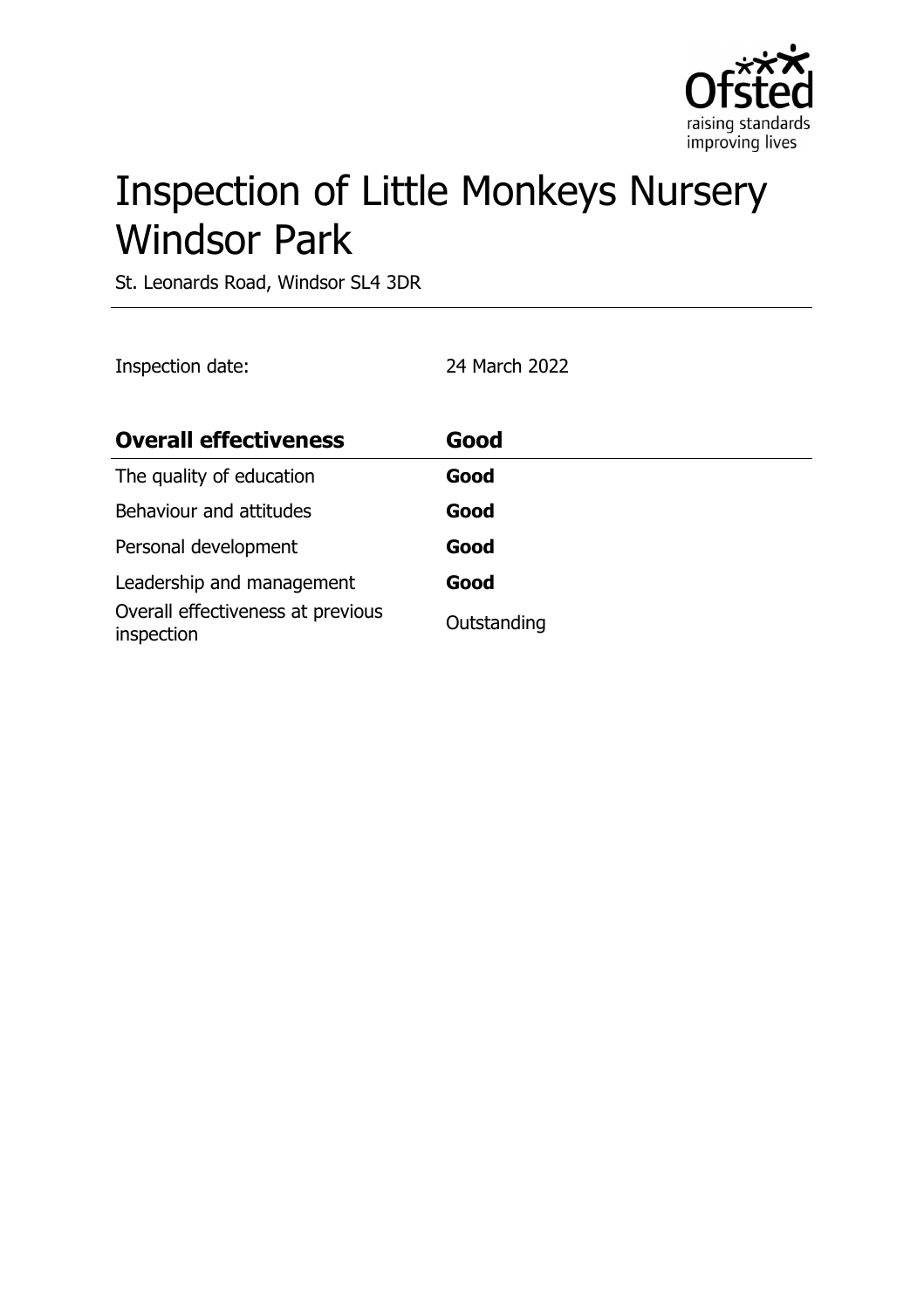

## **What is it like to attend this early years setting?**

### **The provision is good**

Children arrive happy at nursery. They settle quickly into activities and, overall, show motivation to learn. Older children enthusiastically take part in exploring water with funnels. They repeatedly go back to it, saying, 'Look at the water fall through'. Babies smile at staff, who talk to them and babble back in response. All children access a large, well-maintained garden. Staff make sure that resources and activities reflect children's interests and are accessible and within children's reach. Children form secure attachments with staff, helping them feel safe, secure and happy.

Staff promote children's independence. For example, children are taught how to put on their coats and they help to set the table at mealtimes. Children's behaviour overall is good. They remember to say 'please' and 'thank you' and learn to share and take turns. Children are supported and comforted if they become upset during the day. Those with special educational needs and/or disabilities are supported effectively by their knowledgeable key person. Staff work in partnership with other professionals to share information about children's development in order to help them make good progress.

## **What does the early years setting do well and what does it need to do better?**

- $\blacksquare$  Staff provide a variety of interesting activities for children to explore. Children allow staff to play alongside them, showing that they have good relationships. Babies develop their physical skills. For example, they learn to roll balls, helping their early coordination skills. Older children learn to handle tools by taking part in an art activity.
- The staff plan for children's interests well. They know children's care needs and provide lovely play experiences. However, staff are not always successful in helping children to build further on what they already know and can do from activities provided.
- $\blacksquare$  Staff speak positively about their role. Managers promote staff's well-being through their open-door policy. New staff receive a thorough induction, helping to ensure that they are able to complete their role to their full potential.
- Children's good health is well supported. Staff have a good awareness of children's individual needs. They place a high emphasis on teaching children about appropriate hygiene routines, having a healthy diet and exercise indoors and outside. Children help themselves to tissues to wipe their noses and know to put them in the bin afterwards. However, staff do not consistently organise changes between activities and routines as effectively as they could. Children become less engaged to learn and are noisy during these short times.
- $\blacksquare$  Partnerships with parents are strong. Parents speak highly of the setting and the support their children receive. Staff maintain a regular two-way exchange of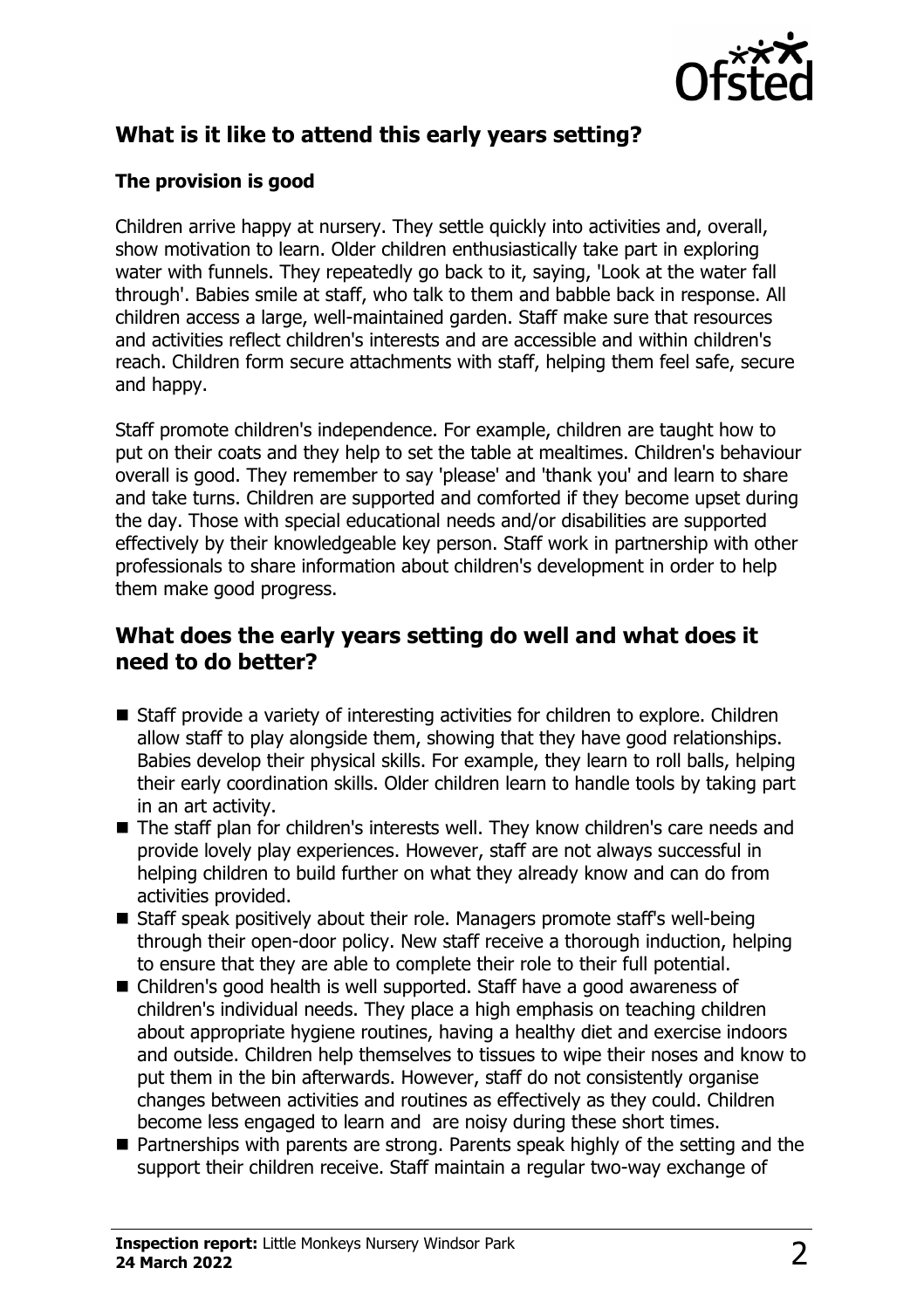

information, sharing details with parents about their child's care and learning. The nursery invites parents' feedback and help to keep them informed of nursery events.

 $\blacksquare$  Staff are encouraged to make use of the range of training available to them. The management team continuously reviews the staff's training needs. The staff recently attended training to help further support younger children's learning experiences. Staff are given incentives to help continuously improve their practice. This has helped to build a strong and consistent staff team, who are dedicated to their job.

## **Safeguarding**

The arrangements for safeguarding are effective.

Managers and staff demonstrate a robust knowledge of their responsibilities to safeguard and protect children. Staff complete regular training and discuss child protection procedures to keep their knowledge up to date. They know what to do should they have any concerns about a child's welfare or other safeguarding issues. The nursery is safe and secure. Most recently, the managers have used selfevaluation to help ensure robust procedures are followed to ensure children's safety when moving from the garden area back inside the nursery. Staff regularly complete visual risk assessments of the indoors and outside. Managers follow safe recruitment procedures. They check staff's suitability to ensure they are appropriate to work with children.

## **What does the setting need to do to improve?**

#### **To further improve the quality of the early years provision, the provider should:**

- $\blacksquare$  review the organisation of transitions between activities and routines, to help keep children focused and engaged
- $\blacksquare$  strengthen the implementation of activities to help ensure that children get the most out of learning experiences.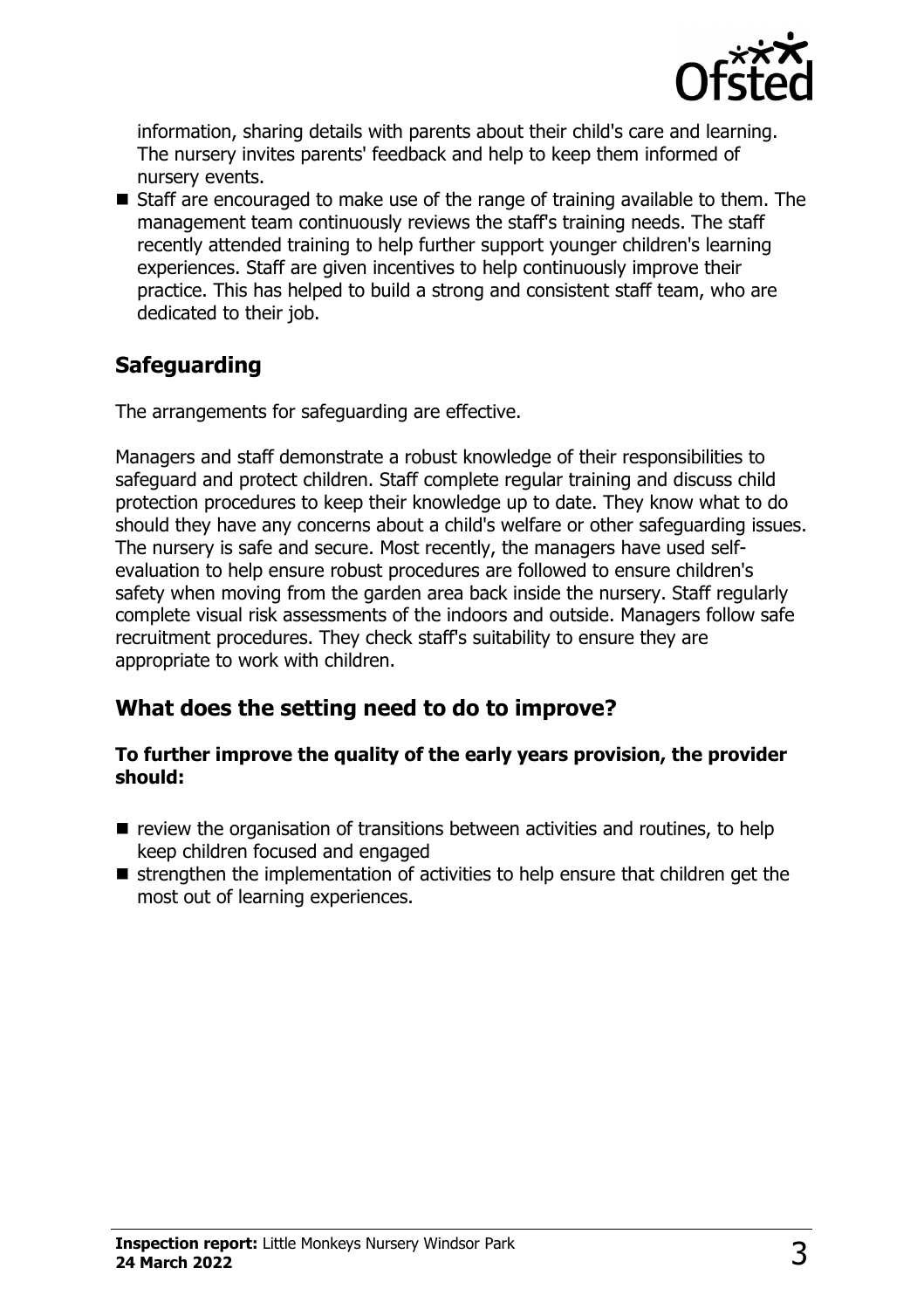

| <b>Setting details</b>                         |                                                        |
|------------------------------------------------|--------------------------------------------------------|
| Unique reference number                        | EY544752                                               |
| <b>Local authority</b>                         | <b>Windsor and Maidenhead</b>                          |
| <b>Inspection number</b>                       | 10229926                                               |
| <b>Type of provision</b>                       | Childcare on non-domestic premises                     |
| <b>Registers</b>                               | Early Years Register, Compulsory Childcare<br>Register |
| Day care type                                  | Full day care                                          |
| Age range of children at time of<br>inspection | $0$ to 5                                               |
| <b>Total number of places</b>                  | 85                                                     |
| Number of children on roll                     | 100                                                    |
| Name of registered person                      | <b>ICP Nurseries Limited</b>                           |
| Registered person unique<br>reference number   | RP538317                                               |
| Telephone number                               | 01753 866108                                           |
| Date of previous inspection                    | 10 October 2018                                        |

## **Information about this early years setting**

Little Monkeys Nursery Windsor Park registered in 2017 and is located in Windsor. The nursery is open Monday to Friday from 7.30am to 6pm, for 51 weeks of the year. It is in receipt of funding for the provision of free early education to children aged three and four years. A team of 25 staff is employed and of these, 10 hold a level three in childcare qualification or above.

## **Information about this inspection**

#### **Inspector**

Claire Boparai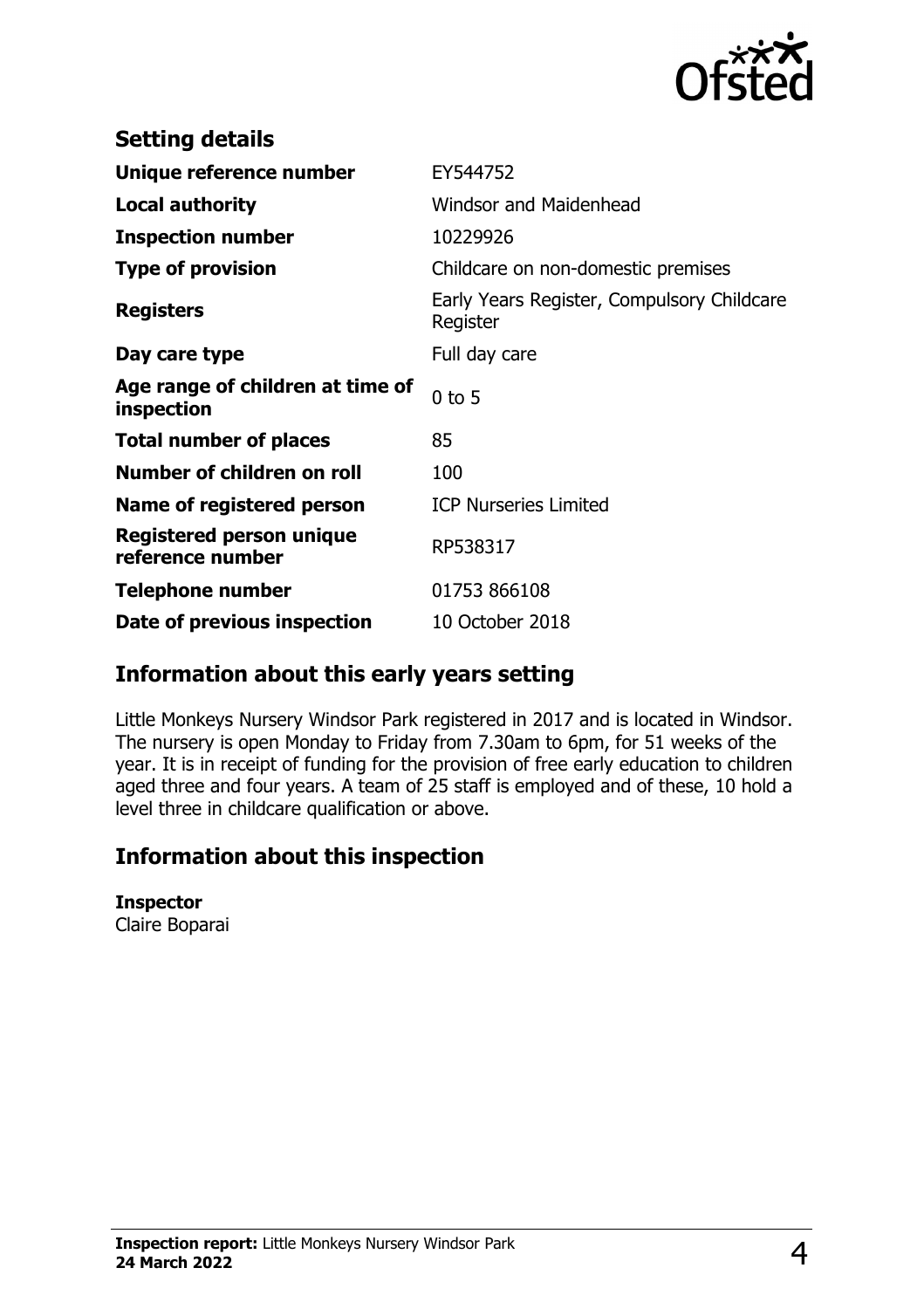

#### **Inspection activities**

- $\blacksquare$  This was the first routine inspection the provider received since the COVID-19 pandemic began. The inspector discussed the impact of the pandemic with the childminder and has taken that into account in her evaluation of the provider.
- $\blacksquare$  The inspector carried out a joint observation of an activity with the manager.
- $\blacksquare$  A sample of relevant documentation was viewed by the inspector.
- $\blacksquare$  The manager and the inspector completed a learning walk together. They observed activities in the indoor and outdoor learning environments used by children. They discussed the curriculum and discussed the safety and suitability of the premises.
- $\blacksquare$  Parents and staff shared their views with the inspector during the inspection.

We carried out this inspection under sections 49 and 50 of the Childcare Act 2006 on the quality and standards of provision that is registered on the Early Years Register. The registered person must ensure that this provision complies with the statutory framework for children's learning, development and care, known as the early years foundation stage.

If you are not happy with the inspection or the report, you can [complain to Ofsted](http://www.gov.uk/complain-ofsted-report).